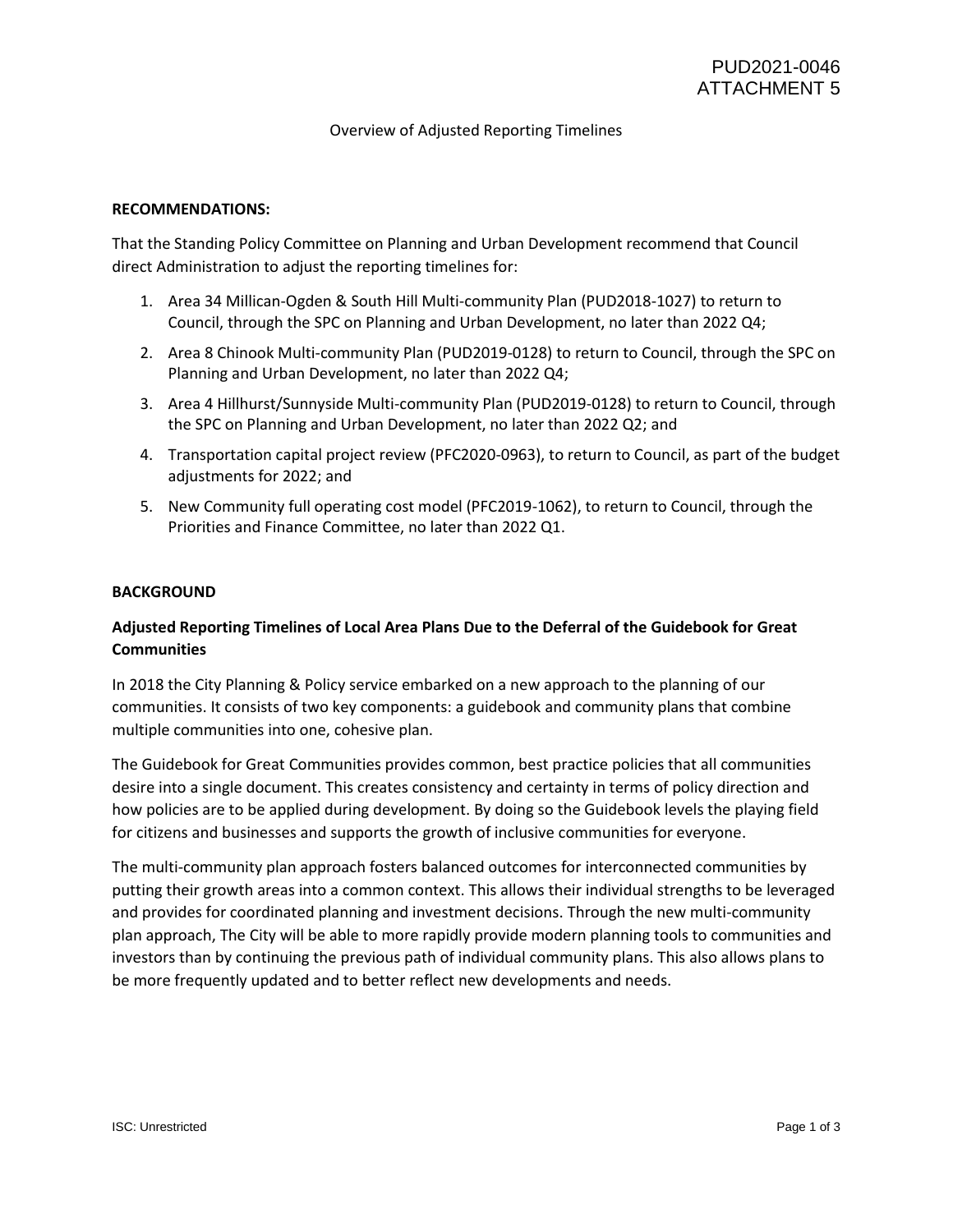# **The Development and Deferral of the Guidebook for Great Communities**

The Guidebook for Great Communities was originally scheduled for review by Council in 2019 September, but Administration requested a deferral to 2019 October to provide more time for the development of key policies. In 2019 October the Guidebook was presented to the SPC on Planning and Urban Development and the committee provided a further month to allow for a panel discussion to occur in 2019 November. In 2019 November the SPC on Planning and Urban Development then deferred the Guidebook to 2020 March to allow stakeholders to review its alignment with the North Hill Community Plan.

In 2020 March the Guidebook returned to the SPC on Planning and Urban Development together with the North Hill Community Plan with a recommendation to proceed to public hearing in 2020 April. Soon afterwards the decision was made to delay the public hearing to allow Calgarians to focus their time and energy on the new COVID-19 pandemic instead of having to dedicate their attention to the review of a planning policy document.

In 2020 July the Guidebook and North Hill Community Plan were presented to the SPC on Planning and Urban Development and Administration was directed to undertake further revisions and report back in 2021 January with a refined document (PUD2020-0721).

This latest shift in timing has affected Administration's ability to deliver local area plans in 2020. Since the new multi-community plans use the policies contained in the Guidebook, its deferral to January 2021 caused Administration to pause work on plans that were underway. The timelines for the three plans below must, therefore, be adjusted to work with the new completion date of the Guidebook. In addition, the service has continually prioritized local area planning (LAP) work and aligned it to the Established Area Growth and Change Strategy, which has meant adjusting the workplan and order of the LAPs.

The proposed timing adjustments to the three local area plans are as follows:

- Area 34 Millican-Ogden & South Hill Multi-community Plan (PUD2018-1027) to return to Council, through the SPC on Planning and Urban Development, no later than 2022 Q4;
- Area 8 Chinook Multi-community Plan (PUD2019-0128) to return to Council, through the SPC on Planning and Urban Development, no later than 2022 Q4; and
- Area 4 Hillhurst/Sunnyside Multi-community Plan (PUD2019-0128) to return to Council, through the SPC on Planning and Urban Development, no later than 2022 Q2.

# **Adjusted Reporting Timelines to Citywide Growth Strategy Work to Increase Efficiency and Adapt to Newly Directed Work**

On 2020 October 19, Administration delivered two reports to the Priorities and Finance Committee regarding city growth: the 2020 New Community Growth Strategy (PFC2020-0963), and the Growth Strategy Monitoring Report (PFC2020-0962). Discussions at PFC, Council and a subsequent meeting of the SPC of PUD on 2020 December 2 (PUD2020-1369) led to the direction by Council of four new pieces of work in 2021. With the benefit of a comprehensive reflection on the 2021 Citywide Growth Strategy